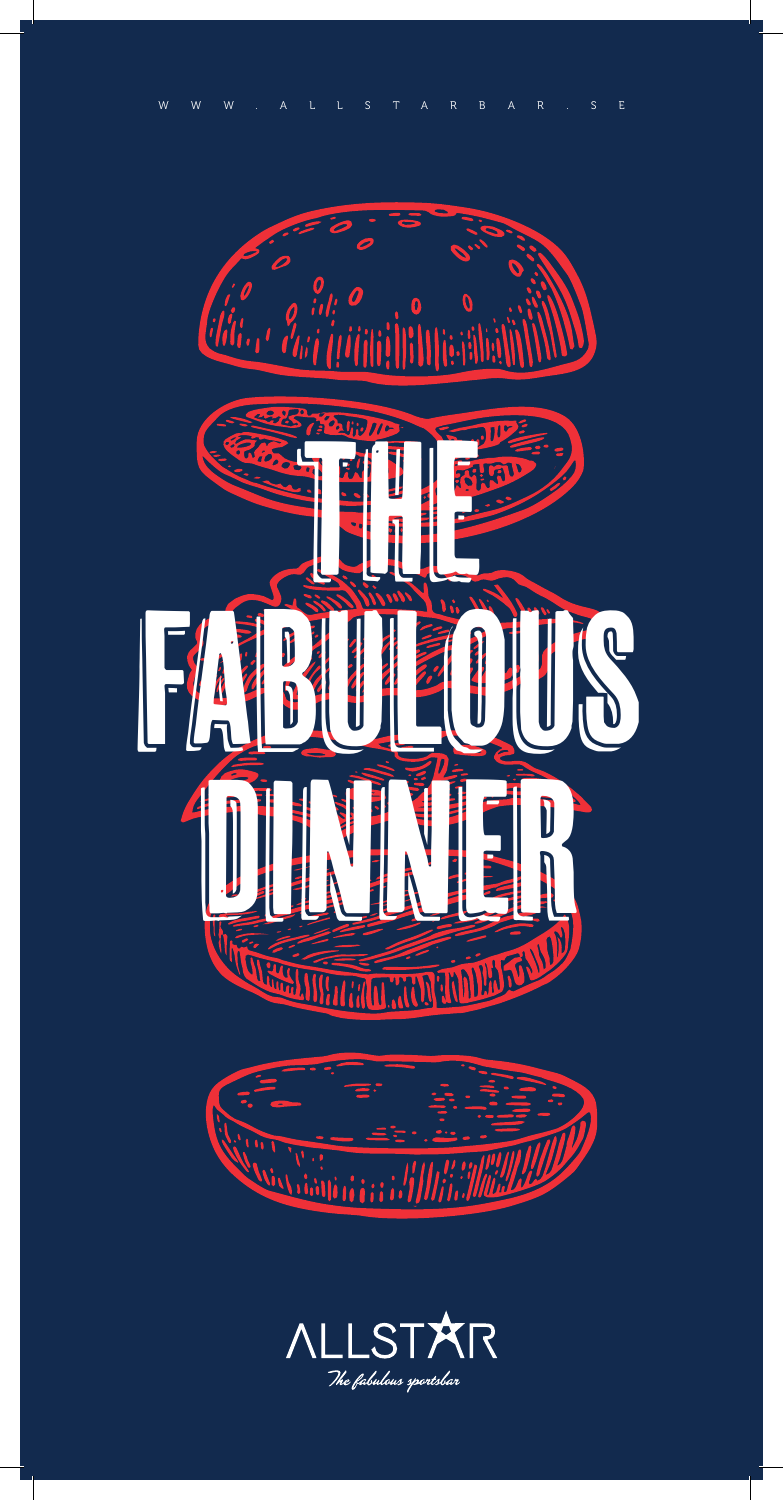#### STARTERS & CO Allstar Chark Charcuterie tray with today's charcuterie, mixed cheeses, jams, gherkins and marinated olives. ...................................................... 189 sek Allstar Garlic Bread Ciabatta au gratin with garlic and Mozzarella cheese. Served with our homemade aioli. Dip and enjoy! ....................................................... 79 sek Nachos with dip A classic mix of corn chips, guacamole, salsa, cheese sauce and sour cream. ....................................................... 89 sek Quesadillas Choose between Chicken, Beef or Oumph. With onions, jalapeños, cilantro, tomato and cheese. All wrapped in a fried wheat tortilla bread. Served with sour cream, guacamole and salsa. Half/whole..................................... 89 sek/154 sek Wings

Crispy chicken wings with blue cheese dressing and chiliglaze. Served with chips and celery sticks.

Half, 5 st/whole, 10 st..........................94 sek/169 sek

#### Extras & sides

| Small green salad 25 sek |  |
|--------------------------|--|
| Green beans 25 sek       |  |
| Corn on the cob 25 sek   |  |
| Grilled bread 25 sek     |  |
| Jalapeños 25 sek         |  |
| Pickles 25 sek           |  |
| Tortilla bread 25 sek    |  |

| Country Fries 35 sek                                    |  |
|---------------------------------------------------------|--|
| Onion rings 35 sek                                      |  |
| Fried bacon 35 sek                                      |  |
| Roasted potatoes 35 sek                                 |  |
| Sweet Potato Fries<br>with aioli 69 sek                 |  |
| Replace Country Fries with<br>Sweet Potato Fries 25 sek |  |

. . . . . . . . . . . . . .

 $\overline{\phantom{a}}$ 

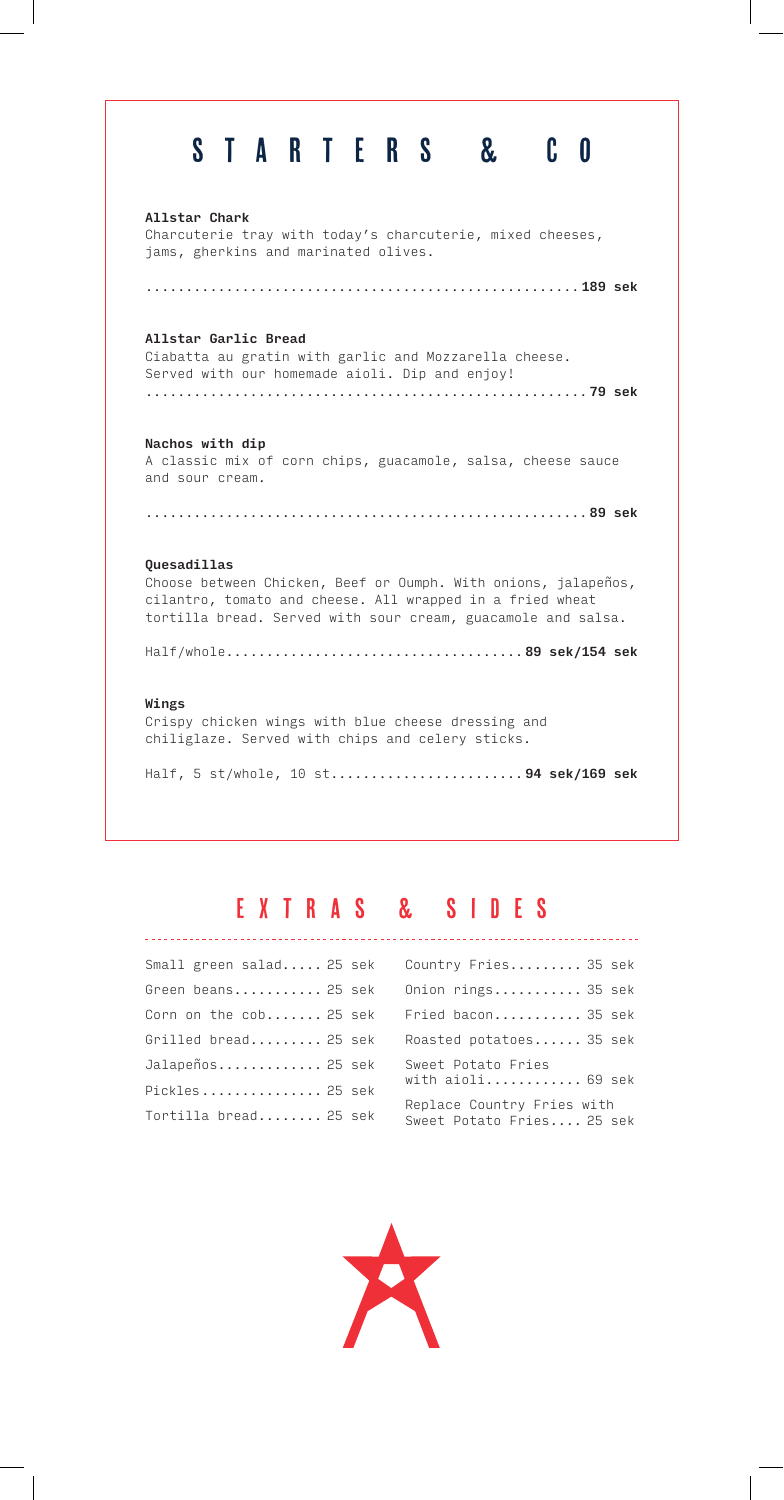| THE.<br>BURGERS                                                                                                                                                                                                                |
|--------------------------------------------------------------------------------------------------------------------------------------------------------------------------------------------------------------------------------|
| All burgers are served with Country Fries, coleslaw and pickles.                                                                                                                                                               |
| The Allstar Burger<br>180 gram grilled burger with cheddar cheese, pickled red<br>onion, tomato, crispy salad, Allstard dressing.                                                                                              |
|                                                                                                                                                                                                                                |
| Chipotle and Pepper Jack Cheese Burger<br>180 gram grilled burger with 3 AMAZING cheeses! Pepper Jack<br>cheese, cheddar cheese, cheese sauce, pickled red onion, crispy<br>salad, tomato, smoked chipotle dressing.           |
|                                                                                                                                                                                                                                |
| Chili, Cheese & Bacon Burger<br>180 gram grilled burger with bacon, cheese, jalapeño, nachos,<br>jalapeño dressing, crispy salad, tomato.                                                                                      |
|                                                                                                                                                                                                                                |
| The Allstar Halloumi Burger<br>Panko crusted halloumi with jalapeño dressing, crispy salad,<br>pickled red onion, tomato.                                                                                                      |
| Allstar Beyond Burger<br>Grilled Beyond Burger with truffle mayonnaise, pickled red<br>onion, aged cheddar, onion rings, crispy salad, tomato.                                                                                 |
| Rustic Club Sandwich<br>Grilled sourdough bread with chicken, bacon, cheddar, tomato,<br>onion, romaine lettuce, cream cheese. Served with Country<br>Fries, coleslaw, basil aioli.                                            |
| Messy Burrito<br>Choose between hand-peeled shrimps or Oumph. Roman salad,<br>pico de gallo, mango, jalapeños, garlic dressing. All wrapped<br>in a tortilla bread and served with nachos, salsa, guacamole<br>and sour cream. |
|                                                                                                                                                                                                                                |

## DIP IT AND DIG IT 25 sek

Guacamole Béarnaise Coleslaw Cheese sauce Allstar dressing

 $\begin{array}{c} \hline \end{array}$ 

 $\overline{\phantom{a}}$ 

Salsa Chipotle dressing Blue cheese dressing Garlic butter Mayonnaise

222222

Jalapeño majo Pepper sauce Chevre cream Basil aioli

\_\_\_\_\_\_\_\_\_\_\_\_\_\_\_\_\_\_\_\_

 $\overline{\phantom{a}}$ 

 $\overline{\phantom{a}}$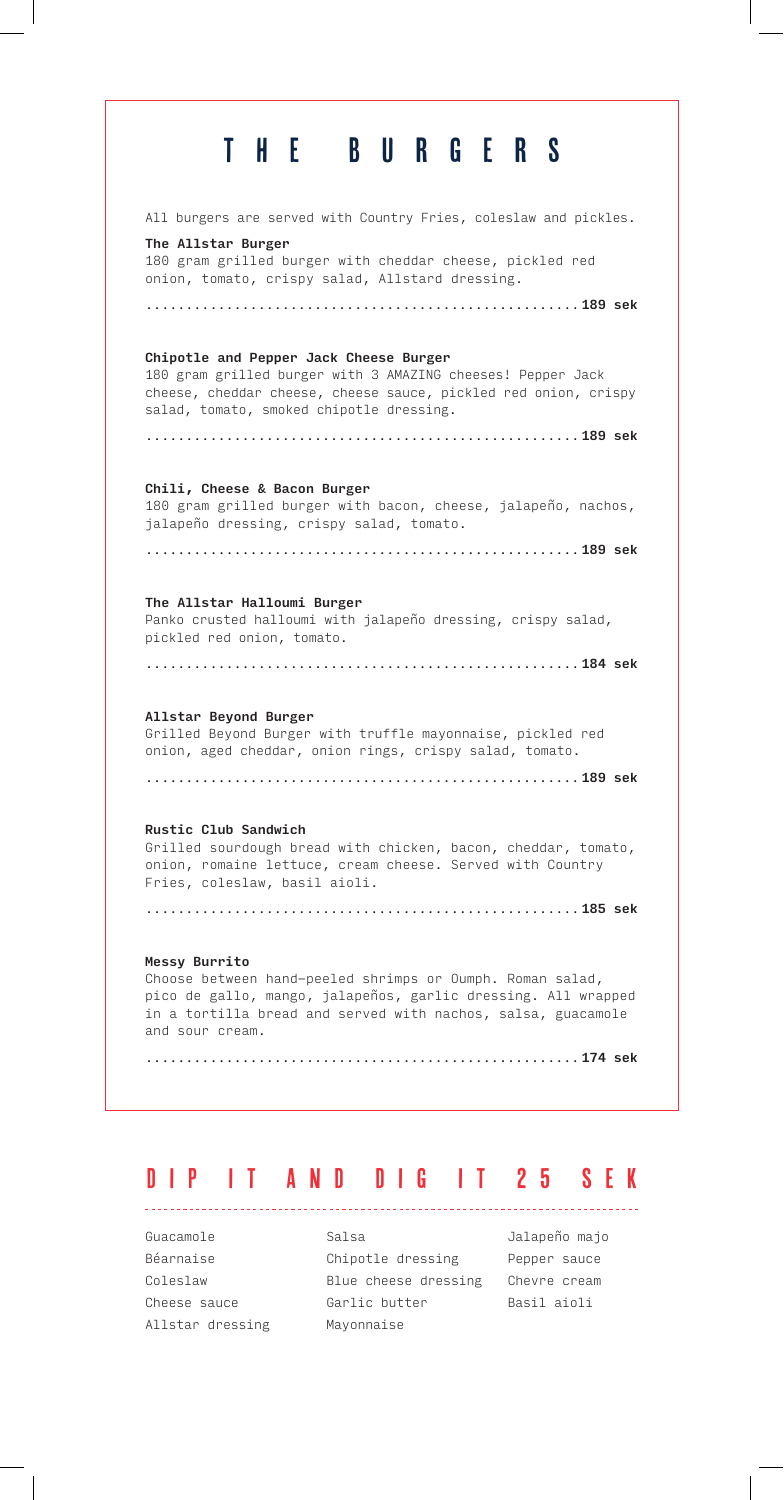#### **MAINS** Smoky Oumph Chili Rich smoky chili with beans and Oumph. Served with red onion, sour cream, cilantro and nachos. ...................................................... 169 sek Allstar Ribs Grilled and BBQ-glazed ribs with corn on the cob, coleslaw, pickles and Country Fries. ...................................................... 219 sek The Allstar Garlic Chicken Garlic marinated chicken fillet served with a goat cheese cream, pickled onions, red wine sauce, corn on the cob and sweet potato fries. ...................................................... 224 sek Chili & Garlic Salmon Chili and garlic marinated salmon fillet with fennel salad and basil aioli. Served with roasted potatoes and lime. ...................................................... 227 sek Classic Entrecôte Classic entrecôte a la Allstar! 220 grams of entrecôte on a lovely bed of buttered green beans. Served with butter-fried corn on the cob, baked tomato, béarnaise sauce, red wine sauce, onion rings and Country Fries. ...................................................... 325 sek Touchdown Bourbon & Pepper Steak 200 grams of tenderloin, served with our delicious Bourbon and green pepper sauce, butter fried green beans, corn on the cob and roasted potatoes. ...................................................... 398 sek

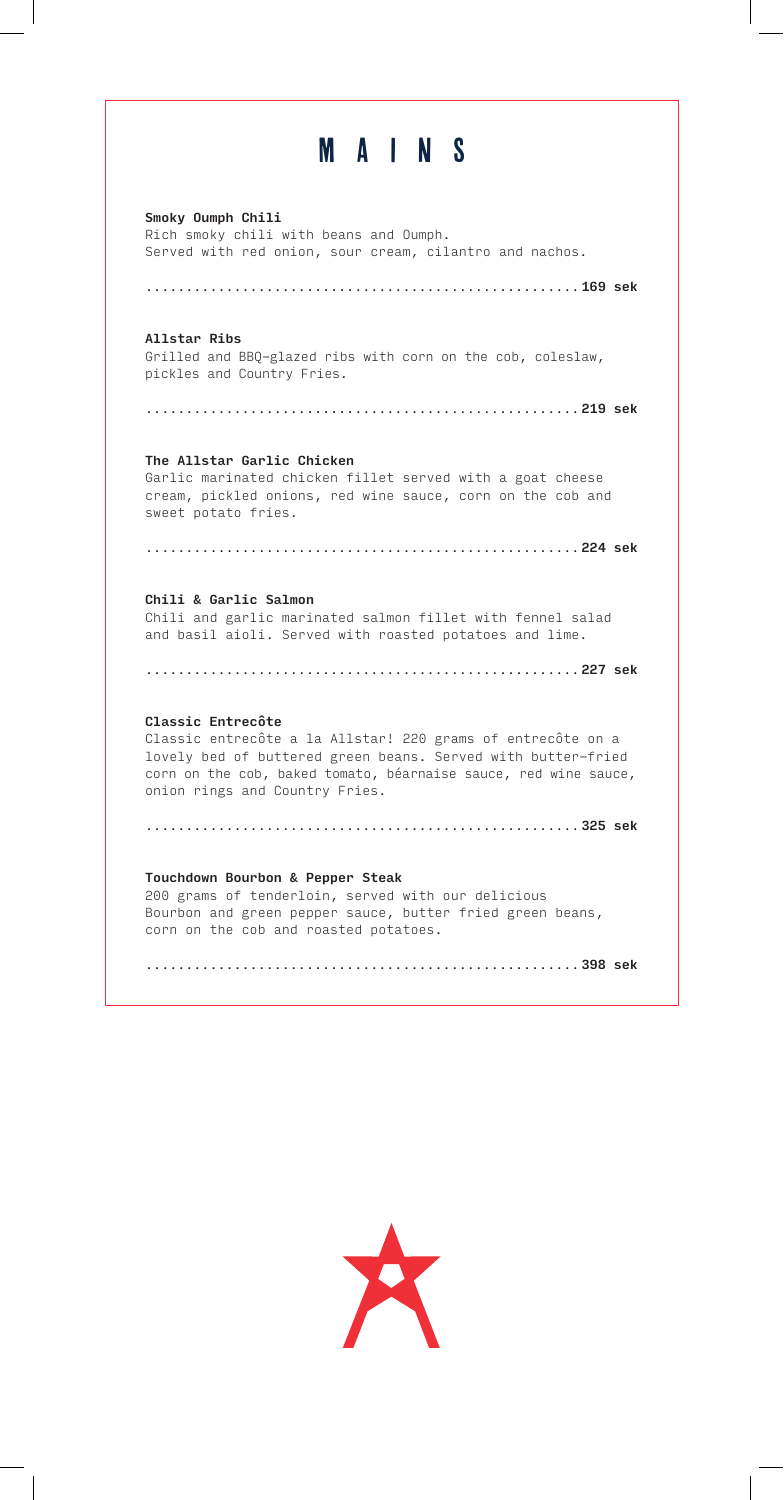| SALAD<br>ASTA<br>&                                                                                                                                                     |
|------------------------------------------------------------------------------------------------------------------------------------------------------------------------|
| Caesar Salad<br>The one and only with crispy romaine lettuce, caesar dressing,<br>parmesan cheese and bread croutons. Served with grilled chicken<br>fillet and bacon. |
|                                                                                                                                                                        |
| Allstar Shrimp Salad<br>Hand-peeled shrimps, mixed vegetables and salad with<br>Asian flavors. Served with soy mayonnaise and garlic bread.                            |
| Beef Fillet Pasta<br>Pasta in creamy chanterelle sauce flavored with green pepper.<br>Topped with arugula and parmesan.                                                |
| The Allstar Carbonara<br>Linguini with pork loin, black pepper, garlic and parmesan.                                                                                   |
|                                                                                                                                                                        |
| The Allstar Vegetarian Carbonara<br>Linguini with shiitake, facon, black pepper, garlic and<br>parmesan.                                                               |
|                                                                                                                                                                        |

 $\overline{\phantom{a}}$ 

 $\overline{\phantom{a}}$ 

 $\overline{\phantom{a}}$ 

 $\blacksquare$ 

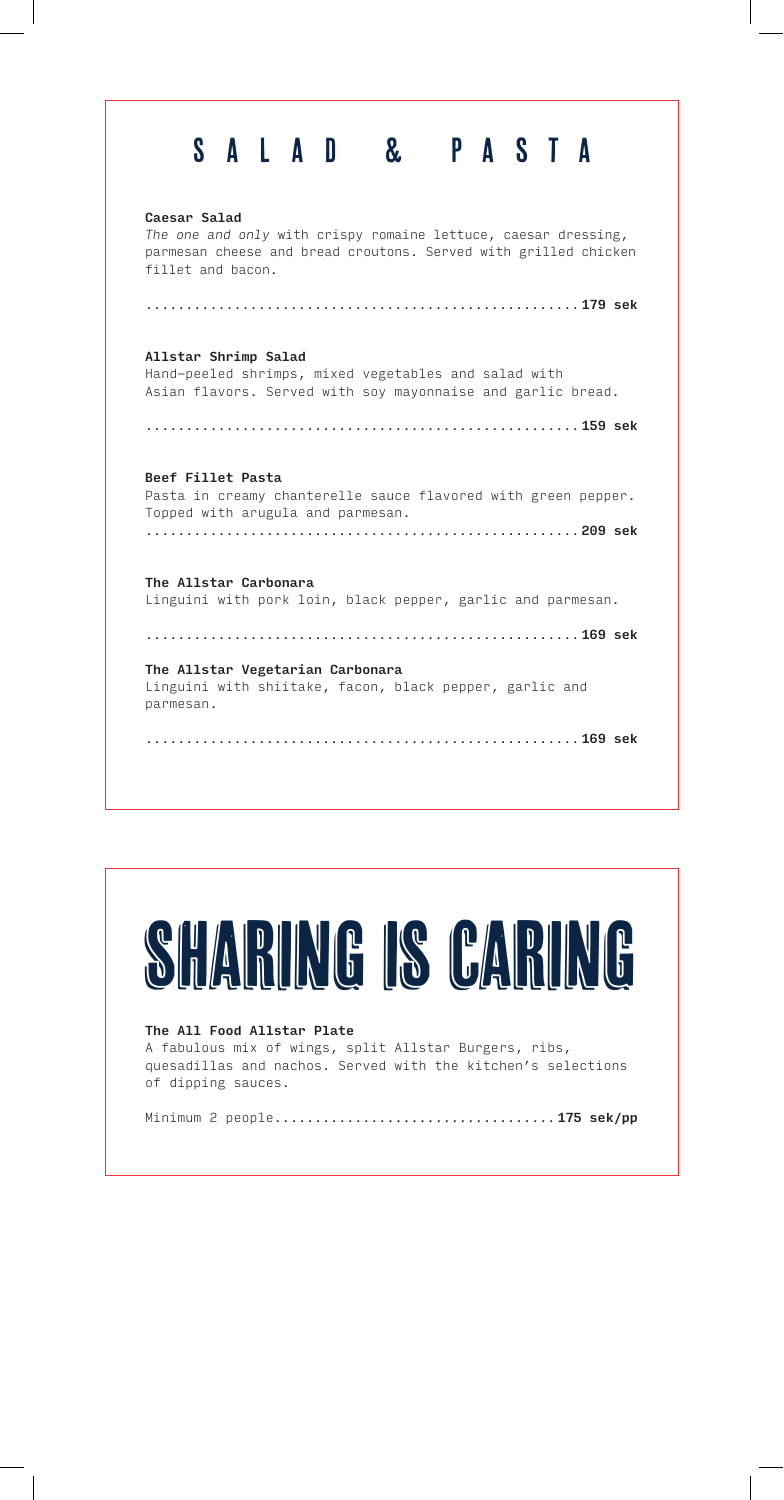### KIDS MENU

 $\overline{\phantom{a}}$ 

 $\overline{\phantom{a}}$ 

 $\overline{\phantom{a}}$ 

Of course the kids should have their own menu. Drinks and ice cream are included. Allstar Kids Steak Meal Grilled beef fillet, corn on the cob, buttered green beans and bearnaise sauce. Served with Country Fries. ...................................................... 129 sek Allstar Kids Cheese Burger A yummy 45 gram burger with salad, tomato and Allstar Dressing. Served with Country Fries. ....................................................... 79 sek Pasta Carbonara Pasta with pork loin, cream and parmesan. ....................................................... 79 sek Ribs Small portion of Allstar Ribs with coleslaw, corn on the cob and Country Fries. ....................................................... 79 sek Wings For the brave. Hot chicken wings with BBQ sauce and Country Fries. ....................................................... 79 sek

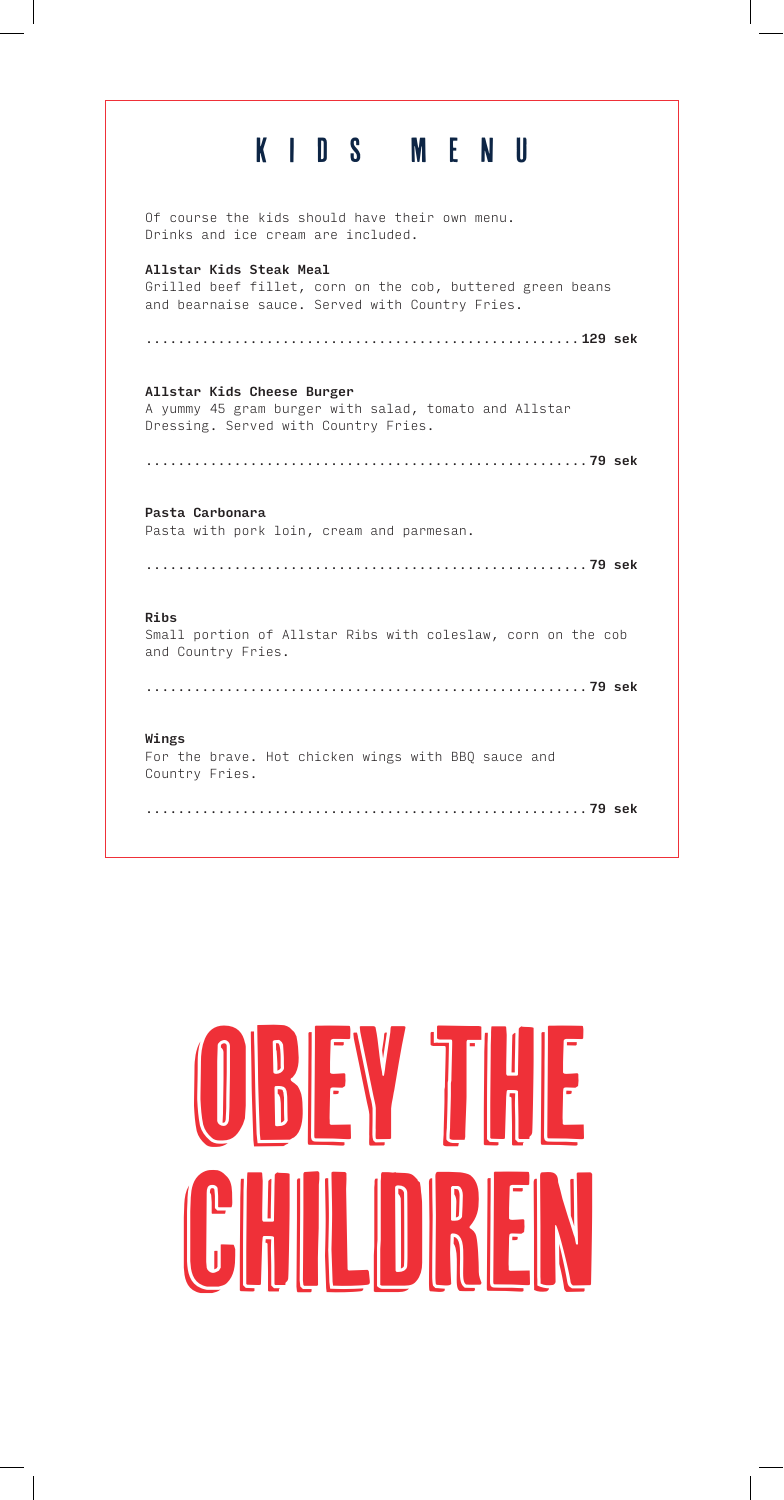# DESSERTS

Five Dollar Milkshake Ask your waiter about today's flavors. ....................................................... 69 sek Hockey Ice Creams Choose between: • Bourbon vanilla ice cream with chocolate sauce • Cacao chocolate ice cream with caramel sauce ....................................................... 64 sek Rocky Road Salty caramel ice cream with marshmallows, peanuts, caramel sauce and crushed Oreos. Perfect for 2 people to share! *Can be made vegan.* ...................................................... 138 sek Sorbet Ask your waiter about today's flavors. ....................................................... 64 sek Allstar Pannacotta Pannacotta topped with fresh berries and oat crunch. Ask your waiter about today's flavor. ....................................................... 59 sek Tryffel Ask your waiter about today's flavors. ....................................................... 35 sek

# HAVIE A **CCCEP**

 $\overline{\phantom{a}}$